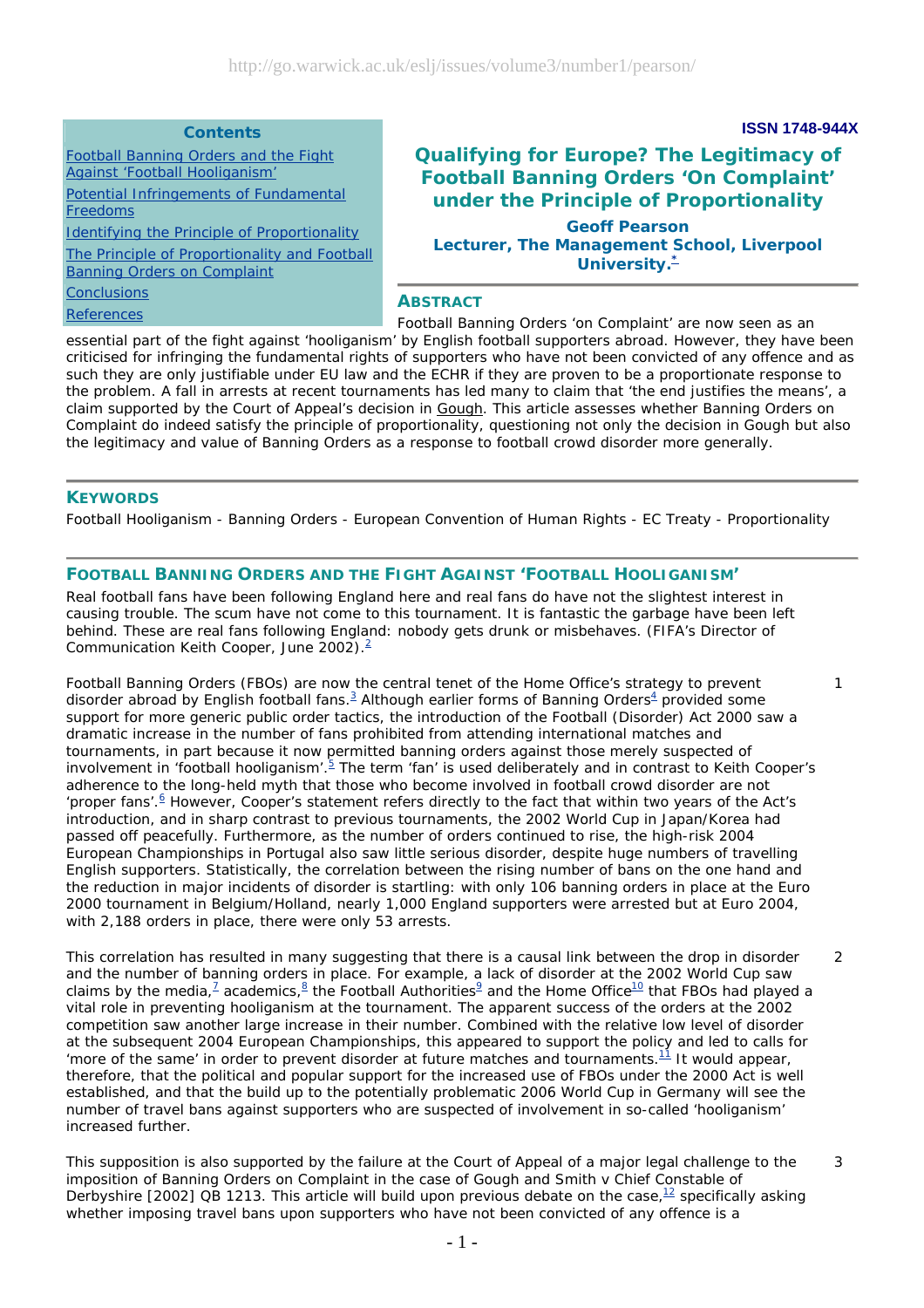proportionate response to the problem of football violence abroad by English fans. The author's intention is to consider the legitimacy of FBOs under the principle of proportionality espoused in EC law and in judgments relating to the European Convention of Human Rights (ECHR). This will require both an analysis of the potential problems of FBOs and a consideration of the nature and extent of the principle of proportionality, which is by no means a consistent measure. The Court of Appeal in *Gough* accepted one such test of proportionality as an appropriate way of establishing the legitimacy of the 2000 Act against the rights of citizens under the Treaty on the European Union but, as this article will demonstrate, whether it actually adhered to the test is highly debatable. Furthermore, it is argued that the principle of proportionality should also be used to assess the legitimacy of the legislation itself under the ECHR. This is because, in contrast to claims from both politicians<sup>13</sup> and the judiciary in *Gough*, the legislation may infringe several of its key rights to an unacceptable extent.

## **POTENTIAL INFRINGEMENTS OF FUNDAMENTAL FREEDOMS**

There are a number of potential problems with the current banning order legislation. These are a result of the fundamental freedoms and human rights that UK citizens should enjoy due to living in a state that is a signatory to the ECHR and a member of the EU. When banning orders were first introduced, they could only be imposed upon those individuals who had been convicted of 'football-related' offences, as defined in terms of proximity to a match in time and space combined with the type of offence.<sup>14</sup> However, the Football (Disorder) Act 2000<sup>15</sup> fundamentally extended the remit of the Football Spectators Act 1989 and allowed Magistrates to impose banning orders 'on Complaint', preventing suspected hooligans attending domestic matches and leaving the country when their team is playing abroad, even if they have not been convicted of an offence.<sup>16</sup> The amended Section 14B of the Act gives the chief officer of police the power to apply to a Magistrates Court for a FBO on Complaint if s/he believes that the suspect 'has at any time caused or contributed to any violence or disorder in the United Kingdom or elsewhere.' If this is proven, and 'the court is satisfied that there are reasonable grounds to believe that making a banning order would help to prevent violence or disorder at or in connection with any regulated football matches,' the Magistrate is obliged to impose an order. 4

The judgment in *Gough* was that the FBOs on Complaint had a merely preventative purpose:

5

6

In my judgment it is no part at all of the purpose of any such order to inflict punishment. The fact that it imposes a detriment on its recipient no more demonstrates that it possesses a punitive element than in the case of a *Mareva* injunction. The purpose is to protect the public, here and abroad, from the evil of football violence and the threat of it. $<sup>1</sup>$ </sup>

However, potential problems arise from the serious impact of the conditions of FBOs upon the suspected 'hooligans'. The Court of Appeal in particular noted that although the legislation was considered to have a preventative rather than punitive *purpose*; FBOs imposed 'serious restraints on freedoms that the citizen normally enjoys. $18$  Therefore, although the court felt able to make the case that the imposition of a banning order should follow a civil rather than a criminal law procedure, it did acknowledge the clear punitive *effect* upon individuals subjected to FBOs. Those subject to FBOs face a ban on attending all football matches and on leaving the country when English teams are playing abroad for a minimum of two years. For many, the ban on attending football matches is more than a mere inconvenience, with the practice of attending live matches and supporting a club often being described in terms of being a ritual<sup>19</sup> or even a religion, $^{20}$  rather than a simple pastime. Furthermore, in addition to losing the ability to leave the U.K. at certain times during the year, the 2000 Act provides the authorities with further powers that can restrict the freedom of suspected hooligans. The amended Section 14G of the 1989 Act permits a court to impose any additional requirements it sees fit to prevent disorder at matches. These requirements may include restrictions on association with other alleged hooligans and exclusion zones around football stadia and city centres. Indeed, where an individual lives in close proximity to the stadium, it is feasible that they may find themselves under house arrest during matchdays. In addition, Section 21A-B gives the police additional powers to detain suspects attempting to leave the country during the 'control period' surrounding a match or tournament even if they have not previously been served with an FBO. If an officer in uniform has reasonable grounds to suspect that an individual has previously contributed to disorder and is intending to cause disorder at the event in question, they may detain the individual so that a Magistrates Court hearing can take place to determine whether to impose a Section 14B order.

It would initially appear that there are a number of problems arising from FBOs on Complaint with regard to the rule of law, the presumption of innocence, EU rights and the ECHR. First, the ban on foreign travel and the confiscation of passports of individuals issued with banning orders raises problems regarding the right of UK citizens to leave their territory as granted by the EC Treaty.21 The appellants in *Gough* argued that member states could only deny citizens their fundamental rights under the Treaty on public policy grounds if this denial could be justified under the principle of proportionality. So whilst it is accepted that member states have the right to limit cross-border movement for legitimate public policy aims (e.g. on 7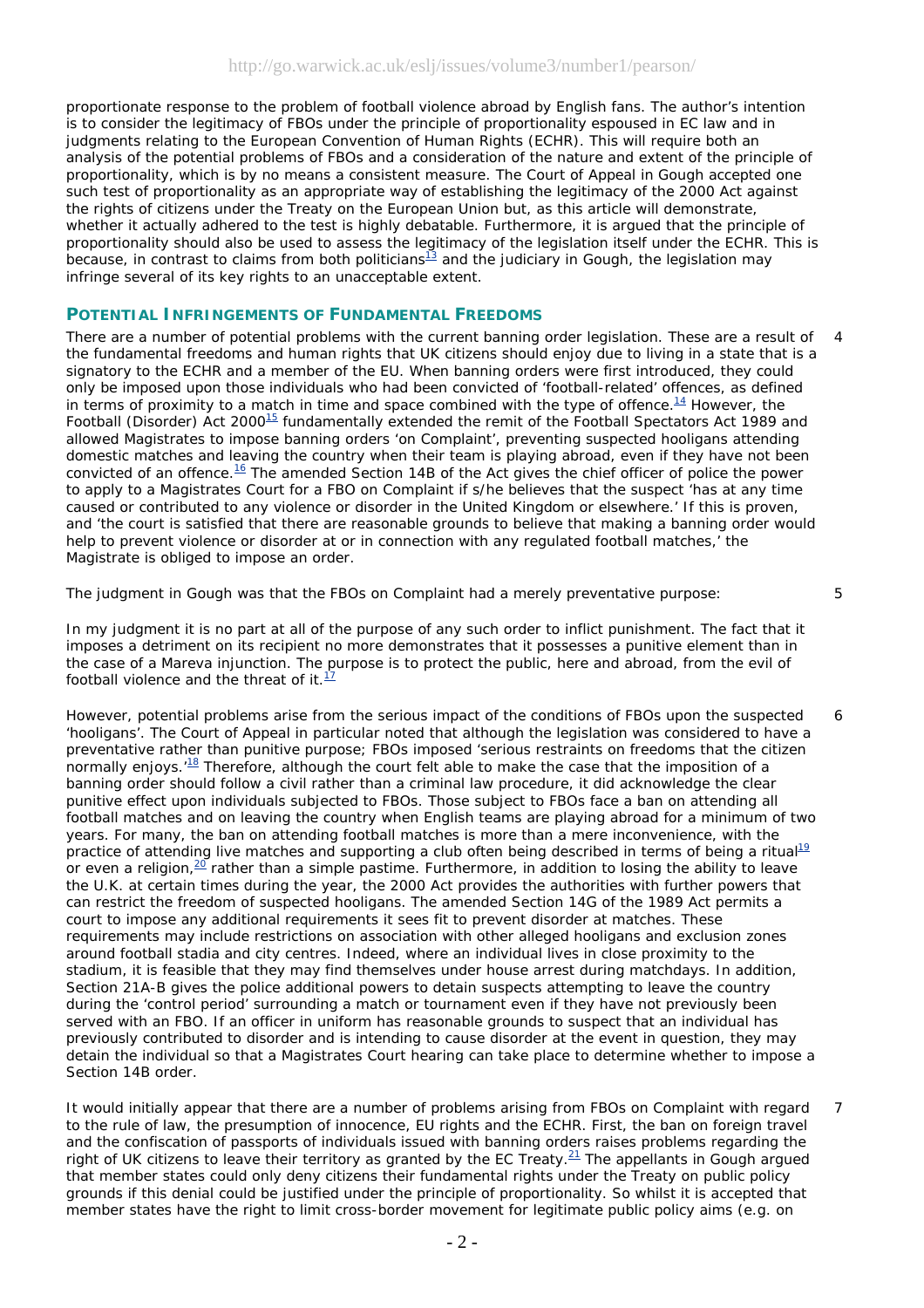$\mathsf{Q}$ 

 $\overline{Q}$ 

the grounds of national security or public health), it was argued that this could only be legitimate if it was a proportionate response to the problem in question.

There are also a number of potential problems arising from the ECHR and the integration of its Articles into domestic law by the Human Rights Act 1998. Most obviously, restrictions on movement of suspected hooligans, up to and including house arrest under Section 14G, potentially breach article 5 (the right to liberty). Whilst a state has the ability to curtail this right 'in accordance with a procedure prescribed by law' (for example by use of a prison sentence following a guilty verdict in a criminal case), the use of FBOs to restrict the liberty of individuals who have not been convicted of any offence is limited. Furthermore, the use of general surveillance to compile 'profiles' upon suspected hooligans, including CCTV and the use of police 'spotters' also has the potential to breach article 8 of the ECHR (the right to privacy). However, if the infringements of articles 5 and 8 are seen as insufficiently severe, then interference with them is likely to be justifiable on public policy grounds, but only if football 'hooliganism' is a serious enough problem in terms of public order and crowd safety to warrant such a response. A final potential challenge for FBOs on Complaint, and the one that caused the most debate in *Gough*, comes from the manner in which they are imposed. The appellants in *Gough* claimed that the restrictions placed on them amounted to a criminal penalty that was being imposed upon a civil law procedure, therefore limiting their protections in terms of the standard of proof utilised and the admissibility of evidence

They challenged the procedure used to impose the FBOs on Complaint under article 6 of the ECHR, which provides for the right to a fair trial and grants additional protections to those under a 'criminal charge'. In particular, article 6(2) states that, 'Everyone charged with a criminal offence shall be presumed innocent until proved guilty according to law,' and article 6(3)(d) grants the right, 'to examine or have examined witnesses against him and to obtain the attendance and examination of witnesses on his behalf under the same conditions as witnesses against him' to anyone in a criminal trial. The determination of whether the procedure to impose FBOs is civil or criminal therefore can be important in terms of the standard of proof necessary to impose an order<sup>22</sup> and the type of evidence that is admissible.<sup>23</sup> Although it is clear from the legislation and statements of the Home Office that FBOs on Complaint can be imposed by way of a civil procedure, ECtHR jurisprudence requires a court assessing this issue in line with the Convention to go further than merely accepting the domestic classification in order to prevent a national authority subverting article 6.24 The decisions in *Engel v The Netherlands* (No.1) (1976) 1 EHRR 647, *Garyfallou AEBE v Greece* (1997) 28 EHRR 344 and *Lauko v Slovakia* (1998) 33 EHRR 439*,* established that a court should take into account the nature of the problem the legislation was introduced to remedy, the nature of the offence in question and the nature and degree of severity of the potential penalty. They concluded that where purportedly civil procedures could result in a penalty with a significant punitive effect, they should adhere to criminal law protections in order to satisfy article 6.

However, the Court of Appeal in *Gough* only briefly considered the effect of the banning orders upon the defendants. Whilst there may be an argument to suggest that in the case of *Gough* the effects of the banning orders were not sufficiently severe to warrant classification as a criminal penalty, the Court instead focused primarily on the intention behind the imposition of the Football (Disorder) Act (that was preventative and not punitive), and the stated (civil) court procedure, before ruling that article 6 had not been infringed. The judgment was therefore highly contentious on the grounds that it did not pay sufficient attention to the nature of the offences or the penalty and instead relied in a circular way upon the domestic classification of the proceedings by the legislature. As a result, this article will not limit itself merely to a discussion of proportionality under EU law. It will also consider whether potential breaches of article 6 and article 5 of the ECHR could be justified on the grounds of proportionality. This leads us onto the more general question of whether restrictions on civil liberties and fundamental rights that occur as a result of the 2000 Act are a proportionate, and therefore justifiable, response to the problem of footballrelated disorder.  $1<sub>0</sub>$ 

## **IDENTIFYING THE PRINCIPLE OF PROPORTIONALITY**

The exact meaning and extent of the principle of proportionality is the subject of considerable debate, but 11 it appears that its origins can be traced back to the ancient Greek dictum of Pan Metron Ariston ('everything to the best measure', i.e. everything in moderation). The principle was developed in continental legal systems, especially Germany and France, in the twentieth Century, 'anchored' in international law and then developed in EU Law.25 Jacobs traces the use of the concept in European law back to 1970<sup>26</sup> and Tridimas notes its use in EC law for derogations of fundamental freedoms.<sup>27</sup> Although the principle of proportionality is not specifically referred to in the text of the ECHR (or its additional Protocols), it has been identified as a 'central principle'<sup>28</sup> or 'dominant theme'<sup>29</sup> when Convention rights are applied in the courts. The aim of the test in the ECHR is to allow courts to find a fair balance between public interest and individual rights: '... the Court must determine whether a fair balance was struck between the demands of the general interest of the community and the requirements of the protection of the individual's fundamental rights. The search for this balance is inherent in the whole of the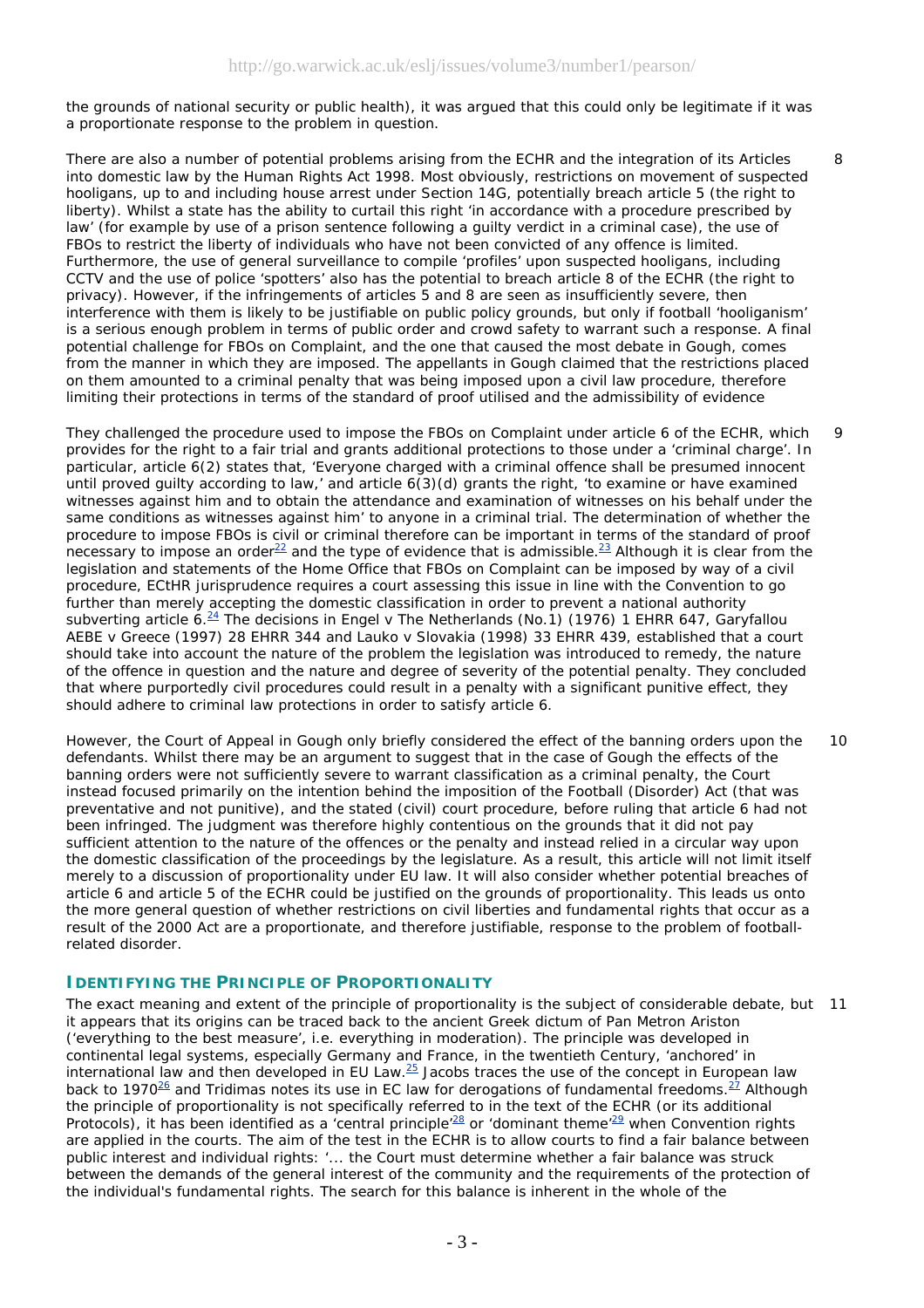#### Convention...<sup>'30</sup>

The principle has therefore been used in both EU and ECHR law to assess whether actions of a state that infringe fundamental freedoms under either the Treaty or the Convention can be justified on the grounds that they are a 'proportionate' response to the problem in question. 'It must be ascertained whether the means which (the state) employs are suitable for the purpose of achieving the desired objective and whether they do not go beyond what is necessary to achieve it'. $31$  The relationship between proportionality and the 'Margin of Appreciation' should be noted at this stage. The 'Margin' is that permitted under EU and ECHR law to allow states to temporarily escape their obligations in cases where there is a 'pressing social need' that requires interference by state in rights.<sup>32</sup> The difference between the Margin of Appreciation and the Principle of Proportionality has been the subject of some debate, especially as at times it would appear that they are identical.<sup>33</sup> Arai-Takahashi states the key difference as being the intention of the principles; the Margin indicates the measure of discretion allowed member states to take into account national circumstances, whilst on the other hand, proportionality restrains the power of the state.<sup>34</sup> Furthermore, although the Margin should not supplant the doctrine of proportionality,<sup>35</sup> it has been claimed that on occasion it has diminished the significance and effectiveness of the principle of proportionality, 'some times to a worrying degree'.<sup>36</sup> 12

The exact substance of the principle of proportionality is the subject of some debate and Emerson and Ashworth warn against 'treating it as if it were a term of art. $37$  However, although it has seen slightly different applications in EU, ECHR and International Law, it is generally agreed that it goes further than common law tests of 'reasonableness' or the *Wednesbury* principles.38 Tridimas suggests 'it has become clear… that far from dictating a uniform test, proportionality is a flexible principle which is used in different contexts to protect different interests and entails varying degrees of judicial scrutiny'. $39$  At its most basic level, the test has two branches, 'Suitability' (i.e. is the state response under scrutiny likely to achieve its objectives?) and 'Necessity' (i.e. are the consequences justified in view of the importance of the objective pursued?). $40$  However, a more comprehensive version of the concept contains an addition test of whether the results could be achieved by other means that are less restrictive to individual rights. This 'Less Restrictive Alternative Doctrine' is considered 'one of the most stringent forms of proportionality appraisal', $\frac{41}{7}$  as it goes beyond merely considering whether the problem in question requires action that could restrict fundamental rights and suggests an obligation on the part of the state to search for methods that infringe rights to the least extent when responding to social problems. 13

The form of the principle of proportionality used in *Gough* emanated from the Privy Council's application of 14 the doctrine in *de Freitas v Permanent Secretary of Ministry of Agriculture* [1999] 1 AC 69. According to the *de Freitas* test, a court applying the doctrine to balance the rights of individuals against the needs of the state was required to consider whether:

(i) the legislative objective is sufficiently important to justify limiting a fundamental right;

(ii) the measures designed to meet the legislative objective are rationally connected to it;

and (iii) the means used to impair the right or freedom are no more than is necessary to accomplish the objective. $\frac{42}{ }$ 

It is contended that this test, if followed, provides a fairly robust protection against unnecessary infringements of fundamental rights. Although it does not expressly require a court to consider possible Less Restrictive Alternatives, in asking whether 'the means used… are no more than is necessary to accomplish the objective,' the third branch of the test does require the court to place the legislative response in the context of other possible methods of achieving the legislative aim. The third branch of the test in effect asks whether the means chosen go beyond what is required, but without a consideration of realistic alternatives, it is impossible for a court to be sure that the means chosen were 'no more than necessary' to achieve their aims. It is the *de Freitas* version of the proportionality principle that will be employed in this article, on the basis that in a manner of an immanent critique,  $\frac{43}{1}$  both the Privy Council and Court of Appeal have recently accepted this as appropriate, and should therefore apply it as such.

In *Gough*, therefore, the Court of Appeal needed to assess whether:

(i) Football crowd disorder is a sufficiently important problem to justify limiting the freedom of movement of those merely suspected of involvement,

(ii) FBOs on Complaint will reduce football crowd disorder, and

(iii) FBOs on Complaint do not go beyond what is necessary to achieve the reduction in football crowd

15

16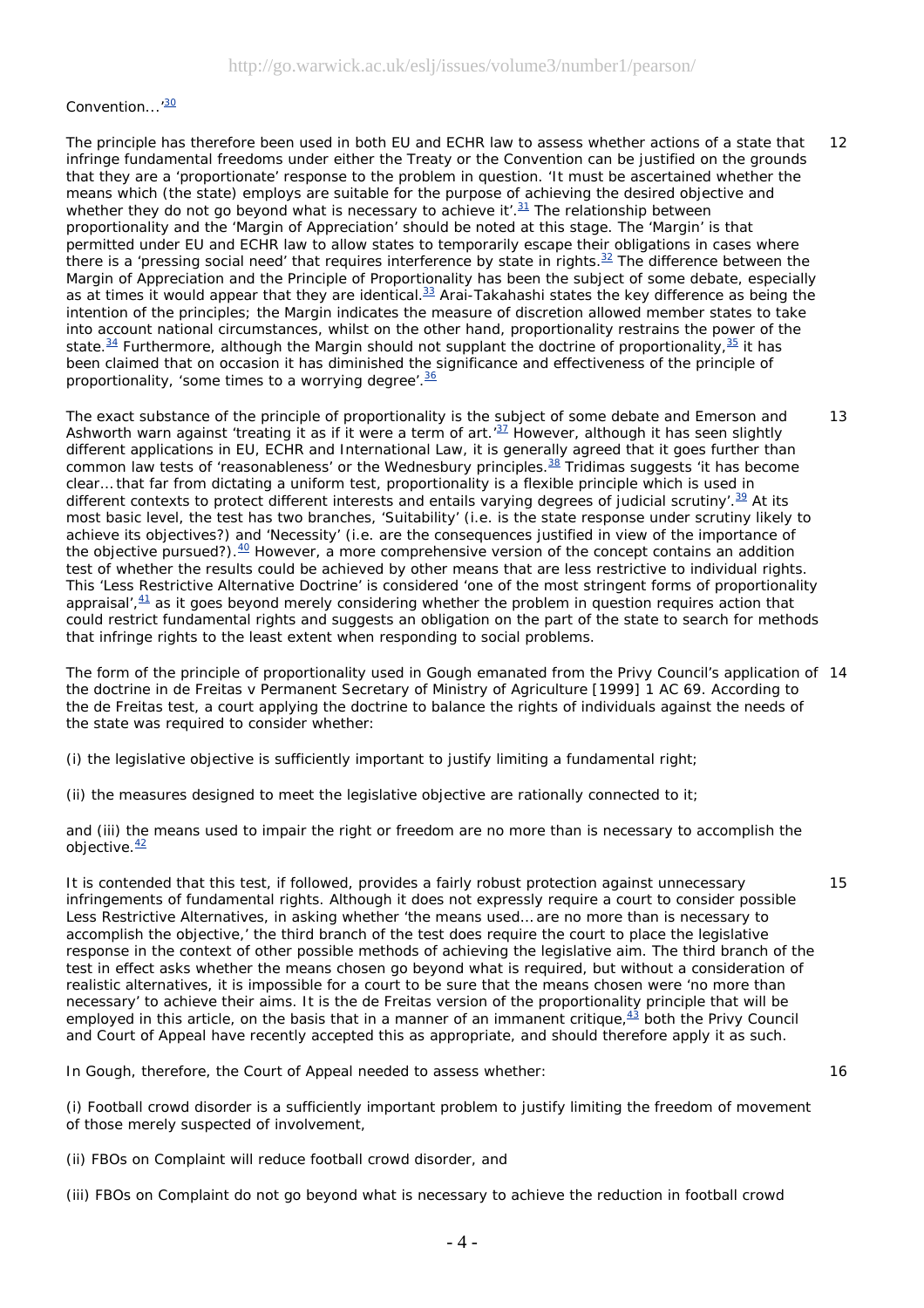#### disorder.

One now needs to consider not only whether the Court of Appeal in *Gough* adhered to this test but also whether FBOs on Complaint generally are a legitimate method of controlling football crowd disorder despite their prima facie infringement of important rights under the EC Treaty and ECHR. 17

## **The Principle of Proportionality and Football Banning Orders on Complaint**

Although the Court of Appeal accepted the appropriateness of the *de Freitas* test of proportionality in *Gough<sup>44</sup>*, whether it applied it is a different matter. The fact that a court makes reference to the doctrine does not necessarily mean that it will proceed to apply the test thoroughly. As Arai-Takahashi points out, 'One must bear in mind that the notion of proportionality at times appears to play a merely rhetorical role in the case law. Express reference to proportionality does not necessarily accompany a genuine assessment, in particular, of the effects of the interference on the individual.<sup>45</sup> It is contended that the Court of Appeal in *Gough* did exactly this, claiming to apply the test of proportionality but actually failing to do so. 18

## **THE LEGISLATIVE OBJECTIVE MUST BE SUFFICIENTLY IMPORTANT TO JUSTIFY LIMITING A FUNDAMENTAL RIGHT**

The first branch of the *de Freitas* test requires an assessment of the legislative objective, namely whether 19 reducing football crowd violence abroad is a significantly important aim to justify limiting the fundamental rights of fans who had not been convicted of any offence. This means that the first step in an application of the doctrine of proportionality should be to assess the nature and severity of the problem of footballrelated disorder involving English fans abroad. The lack of such a serious analysis of the contemporary phenomenon has led to a reliance upon a media-driven understanding of the issue, still couched in terms of 'football hooliganism' and 'the English disease', phrases and constructions that were applied to a very different form of football crowd disorder than exists in the present day. It is clear that an analysis of the first branch of the proportionality test did not take place either upon the introduction of the legislation, or upon its challenge in *Gough*, with both politicians and judges relying instead upon media-driven understandings of the seriousness of the phenomenon. The only evidence relating to the severity of the problem that was referred to in *Gough* came from the police and the Home Office, who have consistently backed the legislation and could hardly be deemed to be neutral in the trial of suspected football hooligans. $\frac{46}{5}$ 

20

In the absence of any reliable data regarding instances of violence, the number of deaths or serious injuries, or the cost in terms of criminal damage, it would appear that arrest statistics provide us with the only quantitative data that could be used to assess the severity of the problem. The Court in *Gough* for example, referred to the 965 English fans arrested at Euro 2000 as evidence of the severity of 'hooliganism'. However, as with arrest statistics generally, difficulties arise when the numbers are used to try and demonstrate the severity of a social problem rather than merely to identify fluctuations in police and CPS strategies. Evidence from Euro 2000 suggested a Belgian police policy of corralling and arresting large numbers of English supporters, even though many of them had not been involved in disorder. Indeed, following the tournament, the Belgium authorities themselves were forced to admit that a substantial number of innocent supporters (as well as bystanders) had been arrested as a result of this 'blanket' method of policing.<sup>47</sup> It was therefore no surprise that only one supporter from the 965 arrested was charged with a violent offence. This vital statistic was not once referred to in *Gough*. However, even *if* arrest statistics are taken as a reliable indicator of the level of disorder, the courts in *Gough* and the Government when introducing the Act should have taken note of the dramatic fall in football-related arrests since the late 1980s. In the 17 years following the first compilation of nationwide statistics for football-related arrests by NCIS, numbers have fallen from over 6,000 to under 4,000 (despite a criminalisation of many aspects of football fandom in this period). $48$  At the same time, numbers of spectators attending matches and travelling abroad to watch their teams play has risen by almost one third. $49$  A sufficiently stringent application of the first branch of the proportionality doctrine would need to address the question of why restrictive legislation is being introduced at a time when levels of footballrelated disorder have seen such a significant reduction.

Whilst a comparison with football-related disorder in the past indicates that the current phenomenon is not as serious as some politicians and judges have suggested, the defendants in *Gough* focussed on a comparison with other cross-border crime that had not resulted in draconian and civil liberty-infringing legislation. Although they were willing to accept that preventing disorder by English fans abroad was a legitimate public policy aim, they claimed that this did not justify infringing the fundamental rights of suspected 'hooligans'. They then proceeded to back up their argument that the Act was a disproportionate response to the problem by identifying other 'classes' of suspected criminals who did not have their freedoms interfered with in this manner but were suspected of more serious offences, such as drug dealing, paedophilia or even international terrorism.50 In effect both arguments hinge upon the same 21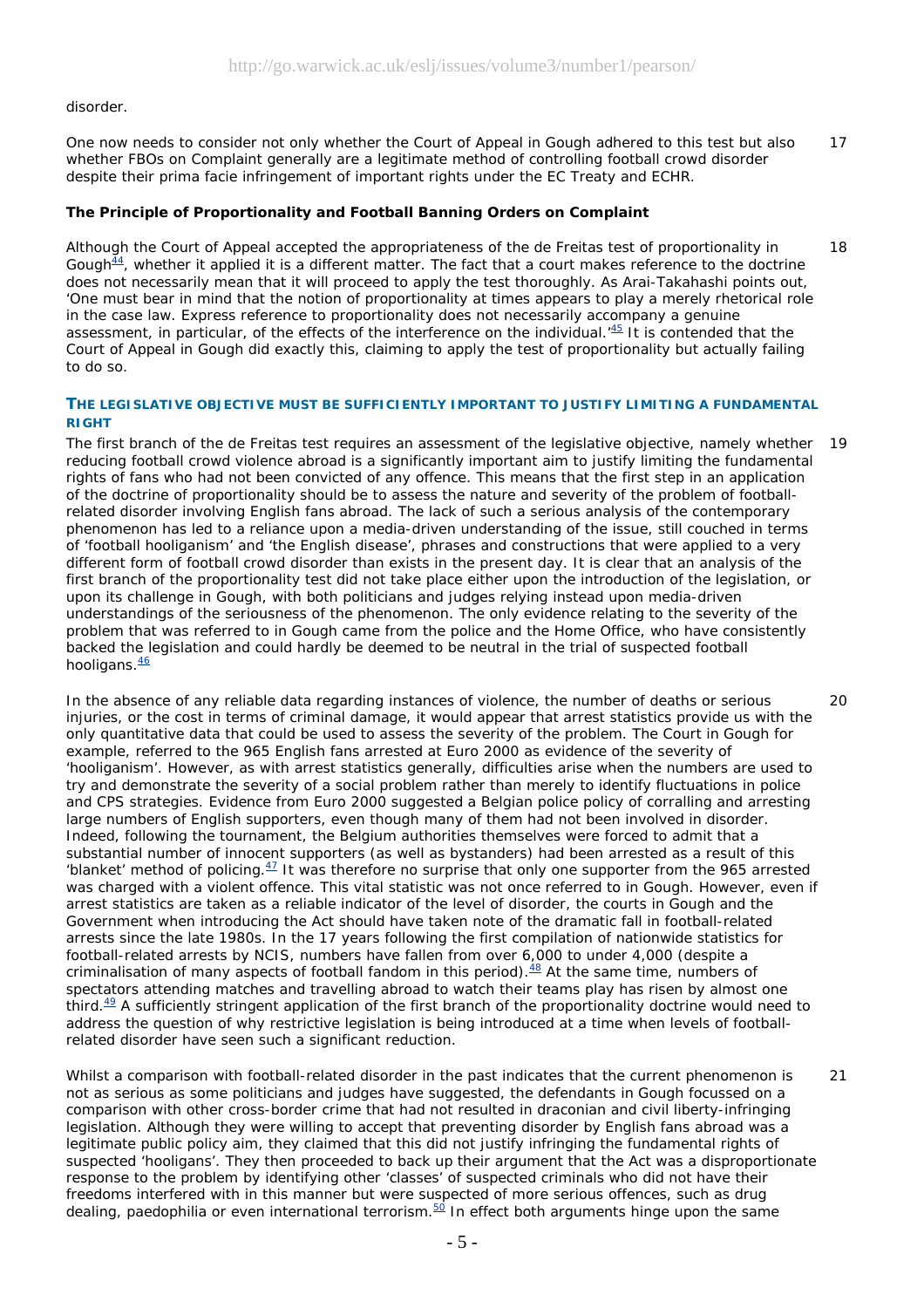premise, namely that the construction of football hooliganism as a crisis requiring such a dramatic legislative response is one resulting from a 'moral panic' – i.e. an overreaction to a particular issue, usually fuelled by the popular media. Labelling a particular social problem a moral panic does not of course imply that it does not exist, or that attempts should not be made to confront it but, as Cohen notes, the issue is again one of proportionality. The construction of a phenomenon resulting from a moral panic results in its significance being exaggerated or being put out of proportion to other more serious problems.51 From the judicial comments in *Gough*, it is certainly clear that not only was there little attempt to assess the 'true' nature and extent of the problem of football crowd disorder abroad but that the judiciary themselves were heavily influenced by the moral panic surrounding football hooliganism. At the High Court, Laws LJ described hooliganism as being 'evil',  $\frac{52}{2}$  a 'rising spectre',  $\frac{53}{2}$  'a shame and a menace<sup>'54</sup> and a 'sickening ill',<sup>55</sup> and the Court of Appeal also failed to challenge characterisation of the phenomenon in these terms.<sup>56</sup> It should be no surprise that a court so influenced was unable to objectively assess the true nature and extent of the problem of football crowd disorder.

## **THE MEASURES DESIGNED TO MEET THE LEGISLATIVE OBJECTIVE MUST BE RATIONALLY CONNECTED TO IT**

The second branch of the *de Freitas* proportionality doctrine, that the legislative objective should be rationally connected with the measures introduced, should also be carefully applied. The widest definition of 'rational connection' would merely suggest that a prohibition on movement of suspected hooligans had to be in some way reasonably connected with the aim of reducing disorder. However, a more stringent and useful test under the principle of proportionality would be to ask whether banning suspected hooligans will have a significant impact in terms of reducing disorder. Without being able to demonstrate such an impact, the third branch of the test – that the measures are necessary – would be impossible to prove. The second leg of the doctrine at first appears to be the most robust when defending FBOs on Complaint as a proportionate response to football crowd disorder abroad, in line with the original rationale for introducing the measures (i.e. that banning those the police suspected of involvement in footballrelated disorder would reduce the problem).

However, research into previous incidents of football crowd disorder abroad throws some doubt upon the 'rational' aspect of the second leg of the *de Freitas* test. The first problem with the contention that FBOs on Complaint will reduce disorder comes from the way in which the authorities identify the 'known hooligans'. In *Gough*, the defendants had been put under general surveillance along with other supposed members of the 'Derby Lunatic Fringe' over four years, but during all this time, no evidence was put forward to suggest that they had been involved in any specific disorder. Instead, evidence from the profiles focused on what was essentially guilt by association with other 'prominents.<sup>57</sup> The lack of sufficient evidence for conviction of any criminal offence - despite this level of surveillance - should lead us to question whether individuals such as the Gough and Smith who are served with FBOs on Complaint are likely to become involved in criminal disorder abroad. Certainly in Gough's case, this appears doubly unlikely, as he had never travelled abroad to watch football and demonstrated no intention of doing so. His individual case would indicate anything but a 'rational connection' between the legislative aim and the means utilised to try and achieve it.  $23$ 

A second problem arises from the type of supporter that typically becomes involved in disorder abroad and those that are typically arrested. The large number of arrests resulting from the Euro 2000 tournament, demonstrate clearly that those who become involved in football-crowd disorder abroad or are arrested as a result are not usually the 'known hooligans' who would be served with FBOs on Complaint. Of the 965 fans arrested at Euro 2000, only 30 had been identified by the police as suspected 'hooligans'. $58$  In the absence of any evidence suggesting that this 3% were primary instigators of the wider disorder, this suggests that had Section 14B Orders been functioning prior to the tournament the disorder would still have occurred. Indeed, extensive Home Office and ESRC funded socio-psychological research into recent football-related disorder involving England fans abroad has suggested that (in stark contrast to the organised gang violence in this country), the problem is not 'known hooligans' gathering together, but the way in which large numbers of supporters, whether they are known to the police as potential problems or not, are regulated by local police authorities. $\frac{59}{2}$  The research has suggested that the decision by local police forces of when and how to intervene in different crowd circumstances can have a fundamental influence on inter-group dynamics, in turn affecting whether, and to what extent, disorder is likely to occur. The occurrence of widespread disorder involving England fans, such as occurred in Marseille in 1998 or Charleroi in 2000 is, therefore, primarily a result not of 'hooligans' gathering together, but instead of a breakdown of crowd-management, typically through inappropriate policing methods - a problem that cannot be solved by the imposition of banning orders.

## **THE MEANS USED TO IMPAIR THE RIGHT OR FREEDOM MUST BE NO MORE THAN IS NECESSARY TO ACCOMPLISH THE OBJECTIVE**

Debates as to why football crowd disorder abroad occurs brings us to the third and most contentious branch of the proportionality principle, that of whether the introduction of FBOs on Complaint goes further 25

 $24$ 

22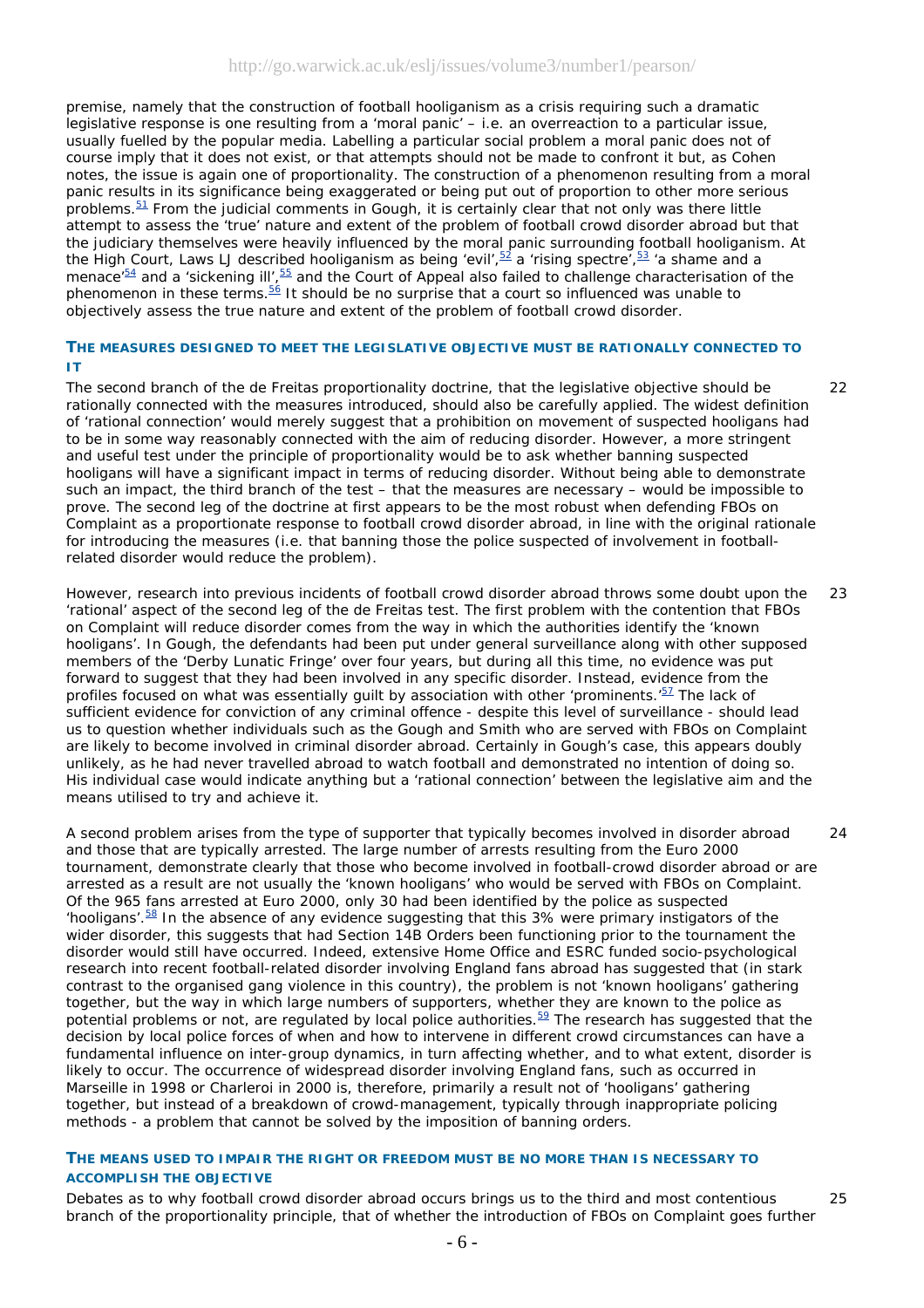than is necessary to reduce football-related disorder abroad. As was noted above, an analysis of whether the means go beyond what is necessary to achieve the objective of a reduction in so-called 'hooliganism' requires a consideration of whether alternative methods can be employed to achieve the aim which do not infringe to the same extent the rights of football supporters. When such an analysis takes place, it is clear that there are a number of less restrictive alternatives that will have the same, or an even greater impact upon the problem. This makes it extremely difficult to argue that FBOs on Complaint do not go beyond what is 'necessary to achieve the objective'. Furthermore, this becomes even more clear when considered alongside the major problems identified in the previous section with relying upon FBOs to reduce disorder.

To illustrate, three important 'less restrictive alternatives' have been identified, although these are by no means the limits to what can be done to reduce disorder involving English football supporters abroad. First, FBOs *on Conviction* can still play an important role in preventing convicted 'hooligans' from attending matches where it is deemed likely they will cause future problems. Whilst Magistrates have the power to give a genuine assessment of the risk posed by those who have been convicted of footballrelated offences, and bans are set out for proportionate maximum periods, then banning orders can have a significant and legitimate role to play. Indeed, a return to FBOs on conviction only may persuade police forces to pursue prosecutions more rigorously, rather than merely relying on an FBO hearing. For the purposes of criminal justice this is surely important. *If* the defendants in *Gough* and other similar cases really were active members of a violent criminal gang, all the time operating under the watchful eye of the Football Intelligence Unit, surely a prosecution for offences under the Public Order legislation would have been more appropriate. 26

27

28

However, as has been detailed above, research has suggested that even if it was possible to ban all 'known football hooligans,' this would not eliminate the problem of disorder involving English fans abroad. A second less restrictive alternative comes in the form of altering the policing tactics of host nations, many of which have treated all travelling English football supporters as potential hooligans for decades. Such high-profile, heavy-handed tactics were employed in Belgium at Euro 2000 and appeared to have a much greater impact upon the level of disorder seen in Brussels and Charleroi than the existence of 'known hooligans' in the crowds. First, the same fans had been present for the opening match of the tournament in the Netherlands, where different Dutch police tactics of crowd management saw no serious disorder. Second, as we have seen, those who were arrested in Belgium were not typically 'known hooligans'. Similarly, a fundamental change in the way the Portuguese PSP police controlled English fans at Euro 2004 (after considerable consultation with the UK Home Office) almost certainly had a far greater impact in reducing disorder at such a high-risk tournament than the introduction of FBOs on Complaint. Participant observation comparisons of Euro 2000 and 2004 identified a number of similar incidents taking place at both tournaments but with different results in terms of whether disorder escalated. Whether disorder escalated or not appeared to be dependant on the type of response from the local police force, it being noticeable at the later tournament that what little disorder did occur took place in areas policed by the GNR force, who had not altered their policing tactics.<sup>60</sup> The utilisation of more appropriate methods of policing large groups of boisterous football fans therefore would in all likelihood have a significant impact in reducing disorder far greater than FBOs, not to mention improving conditions at away matches for football supporters.

This gives rise to a third method of reducing disorder without infringing the rights of fans, albeit one which works most effectively with the models of improved public order policing identified above. Facilitating 'self policing', whereby non-violent norms of conduct are encouraged by fans themselves and result in the exclusion of those wishing to become involved in disorder, can also play an important role. Whilst self policing (sometimes called 'fan policing') may sound fanciful, it needs to be asked why supporters of Ireland and Scotland, not to mention Glasgow Celtic at club level, can travel in large numbers, be noisy and drunk and yet typically do not become involved in disorder. Partly this is to do with police responses to non-English supporters, but self policing plays a significant role. This is also the case with Manchester United and Liverpool fans, who travel in large numbers to European matches<sup>61</sup> and are often subject to provocative policing (usually because of the reputation of English fans generally) but yet rarely become involved in any serious disorder. Amongst these groups of fans, the norm has been to travel in large numbers, create noise and drink heavily, but to avoid confrontation with locals and ensure that any more violent elements are confronted by the majority of the fans themselves, forcing them to change their behaviour or leave the main body of support. Enabling and encouraging groups of fans to 'police' themselves, excluding any troublemakers, should make segregation between fans and any 'hooligan' element easier, in turn reducing the likelihood of large-scale disorder and making it easier for local police forces to deal with any criminal incidents.

## **CONCLUSIONS**

It has to be acknowledged that the Court of Appeal in *Gough* adopted a relatively stringent version of the principle of proportionality as an appropriate yardstick for reviewing whether any infringement by Football Banning Orders on Complaint of fundamental freedoms under the EC Treaty could be justified.  $29$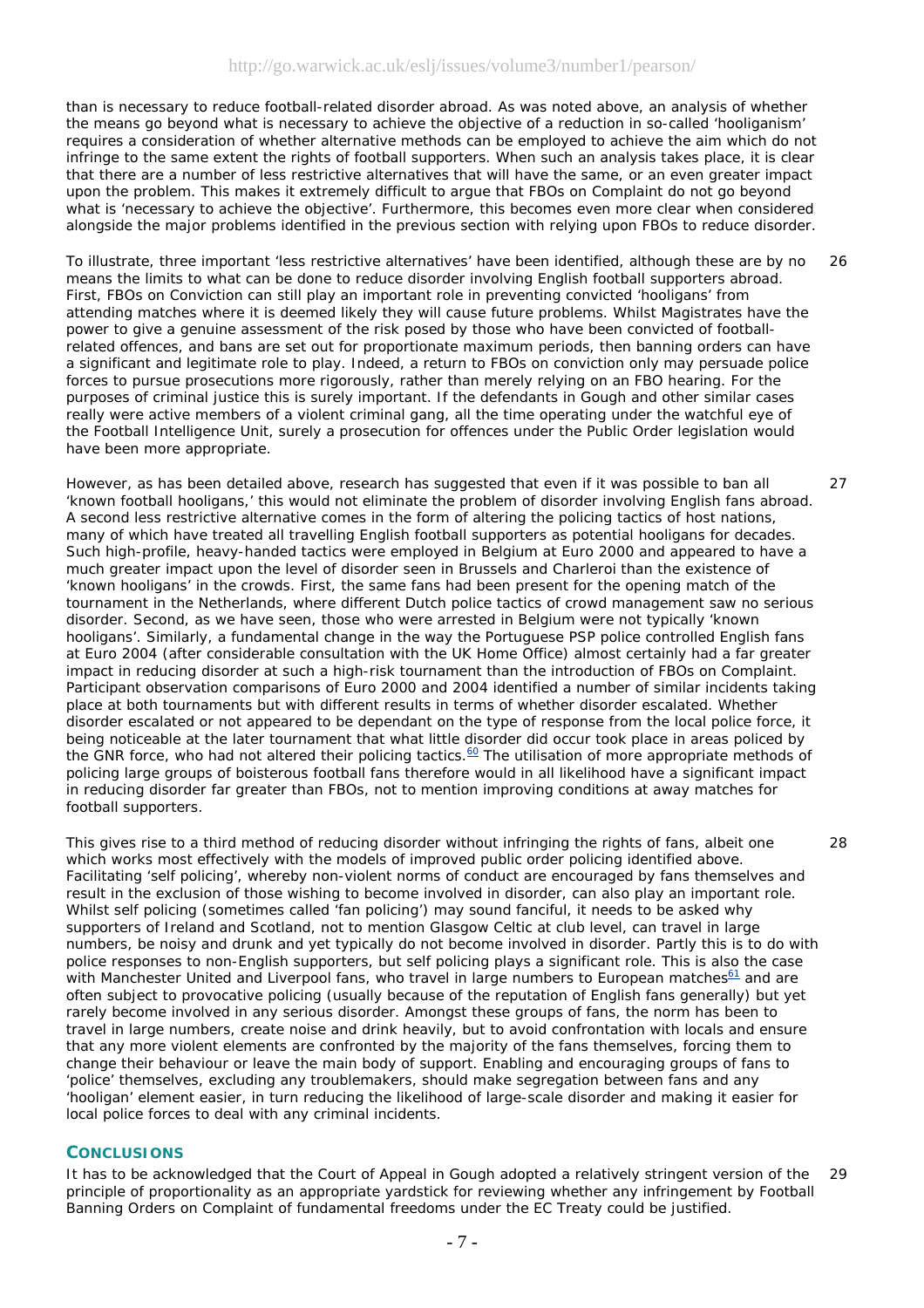Furthermore, this can be extended to a review of the legislation under the ECHR, most notably the potential infringements of articles 5 and 6. However, although the court paid lip service to the *de Freitas* test, it was not thoroughly applied to the contentious issue of restrictions imposed by the orders on the fundamental rights of those who have been convicted of no offence. The Court needed to address the issues of whether (a) football hooliganism abroad was a serious problem meriting infringements of rights, (b) FBOs on complaint would have a significant impact upon this disorder, and (c) there were other measures that would reduce the disorder but would not restrict individual rights. The Court of Appeal did not seriously address any of these points.

Moreover, although the supporters of FBOs on Complaint have highlighted the relatively trouble-free Euro 2004 tournament as indicative of the success of these orders, the role of policing tactics at this tournament, and other subsequent matches has played a more pivotal role in reducing disorder. Following the success of new models of crowd management policing, and the doubts cast as to the effectiveness of FBOs in general, the legitimacy of FBOs on Complaint in terms of fundamental rights is even more contestable. Alterations to policing tactics and the encouragement of 'self policing' both provide realistic alternatives to FBOs that are likely to improve the human rights of football supporters. It is clear therefore that when football crowd violence abroad appears so controllable by other means, court orders that seriously infringe the rights of fans who have been convicted of no offence cannot be considered proportionate under EU and ECHR law. 30

## **REFERENCES**

\* An earlier version of this paper was presented at 'The State of Play: Contemporary Research in the Field of Sports Law' held at the University of Central Lancashire, Preston, 27-28 April 2005. Thanks to the conference participants for their helpful comments, and of course the usual disclaimers apply.

<sup>2</sup> *The Telegraph* 21/6/02.

 $3$  To the extent that the Crown Prosecution Service and Association of Chief Police Officers have recently announced that spectators committing even the most minor of offences at football matches will now be prosecuted rather than cautioned or given fixed-penalty fines in order to enable banning orders to be imposed (*The Guardian* 12/8/05).

 $4$  Exclusion Orders under the Public Order Act 1986 and Restriction Orders under the Football Spectators Act 1989.

 $5$  Between 2000 and 2004, 434 FBOs 'on complaint' were issued (Figures obtained from the Home Office 23/2/05).

 $\frac{6}{2}$  The view that 'fans' and 'hooligans' are mutually exclusive species has long been espoused by the media (e.g. references to 'so-called fans' after Newcastle United supporters rioted in the Bigg Market in 1996, *Newcastle Evening Chronicle* Comment 29/5/96); the police ('The troublemakers were local hooligans. They are not fans but leeches looking for trouble', police officer quoted following violence at a Birimingham City v Millwall match in 1995, *The Telegraph* 6/11/95); those working in the game, ('These are not Bristol City fans, but a hooligan element', Bristol City chairman, reported on Ceefax, 21/1/97); and politicians ('The people involved in the violence are not, in any sense, genuine football fans', MP David Crausby , Hansard HC Col.46, 19/6/00).

7 e.g. Henry Winter in *The Telegraph* 21/6/02.

<sup>8</sup> Sugden J 'Scum Airways: Inside Football's Underground Economy': 2002 Mainstream Publishing: 191

 $9$  The FA's Head of Stadia, Safety and Security Chris Whalley, Press Release Monday, 18 August 2003: http://www.TheFA.com.

 $10$  Representatives of the Home Office, NCIS and ACPO all spoke of the value of banning orders in reducing disorder following the release of arrest statistics following the 2002 World Cup (see http://www.cjsonline.org.uk/news/2002/august/tackling\_football\_disorder.html).

11 e.g. Philip Cornwall, *When Saturday Comes* No**.**210 August 2004.

12 Pearson G (2002) 'A Cure Worse Than the Disease? Reflections on *Gough and Smith v Chief Constable of Derbyshire*' 1(2) *Entertainment Law* 92.

 $13$  E.g. Jack Straw commending the Football Disorder Bill to the House of Commons (Hansard HC 4/7/00 Col.: 180-181).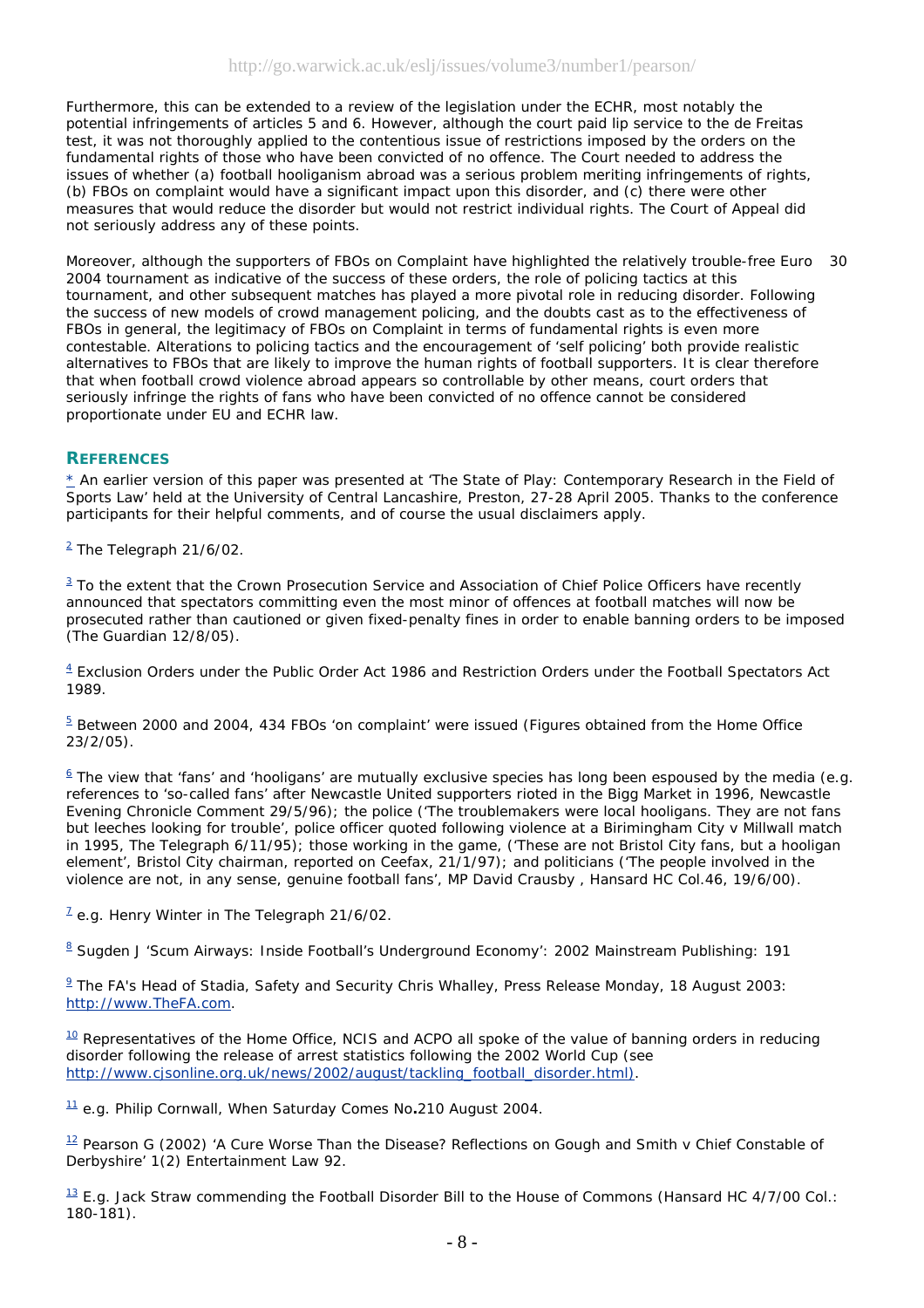$14$  Public Order Act 1986 s. 31 as amended by the Football (Offences and Disorder) Act 1999 s. 2.

 $\frac{15}{15}$  Schedule 1.

 $16$  Or a previous offence is 'spent'.

17 Per Laws LJ in *Gough and another v. Chief Constable of Derbyshire* [2001] 3 CMLR 29, at para 42.

18 Per Lord Phillips in *Gough and another v. Chief Constable of Derbyshire* [2001] 3 CMLR 29, at para 90.

 $19$  King A 'The European Ritual: Football in the New Europe', 2003, Ashgate.

 $20$  Giulianotti R 'Football: A Sociology of the Global Game', 1999, Polity Press: 17.

21 Council Directive 73/148/EEC, Articles 1-2.

 $22$  Although the Convention does not specifically set out the standard of proof in a criminal case, ECtHR decisions have indicated that a standard of proof beyond reasonable doubt flows from the presumption of innocence. (Starmer K et al. 'Criminal Justice, Police Powers and Human Rights', 2001, Oxford University Press: 171).

 $\frac{23}{2}$  Most importantly, the different procedural rules applying to the admissibility of hearsay evidence.

 $24$  Ashworth A (2004) 'Social Control and 'Anti-Social Behaviour': The Subversion of Human Rights?' 120 Law Quarterly Review 263 at 268.

 $\frac{25}{25}$  Arai-Takahashi Y 'The Margin of Appreciation Doctrine and the Principle of Proportionality in the Jurisprudence of the ECHR', 2002, Intersentia: 198

26 Jacobs F 'Recent Developments in the Principle of Proportionality in European Community Law' in *The Principle of Proportionality in the Laws of Europe*, Ellis, E (Ed.) 1999, Hart: 1.

27 Tridimas T 'Proportionality in Community Law: Searching for the Appropriate Standard of Scrutiny' in *The Principle of Proportionality in the Laws of Europe*, Ellis, E (Ed.) 1999, Hart: 65.

28 McBride J 'Proportionality and the European Convention on Human Rights' in *The Principle of Proportionality in the Laws of Europe*, Ellis, E (Ed.) 1999, Hart: 24.

 $29$  Emerson B and Ashworth A 'Human Rights and Criminal Justice', 2001, Sweet & Maxwell: 92

30 Arai-Takahashi, note 24 at 193. See *Sporrong and Lonnroth v. Sweden* [1983] 5 EHRR 35 at p. 52

 $31$  Jacobs, note 25 at 2.

<sup>32</sup> *Handyside v UK* Eur Ct HR Series A, No.24, 1976.

33 For example in *Silver v UK* (1983) 5 EHRR 347 the court referred to 'necessary in a democratic society' and 'pressing social need' (both terms used for the Margin of Appreciation) with 'proportionate to the legitimate aim pursued' (376-377).

34 Arai-Takahashi, note 24 at 1.

 $\frac{35}{10}$  Emerson and Ashworth, note 28 at 101.

36 Feldman D 'Proportionality and the Human Rights Act 1998' in *The Principle of Proportionality in the Laws of Europe*, Ellis, E (Ed.) 1999, Hart: 124.

 $37$  Emerson and Ashworth, note 28 at 97.

38 Tridimas, note 26 at 69.

39 Tridimas, note 26 at 76.

 $\frac{40}{1}$  Ibid.